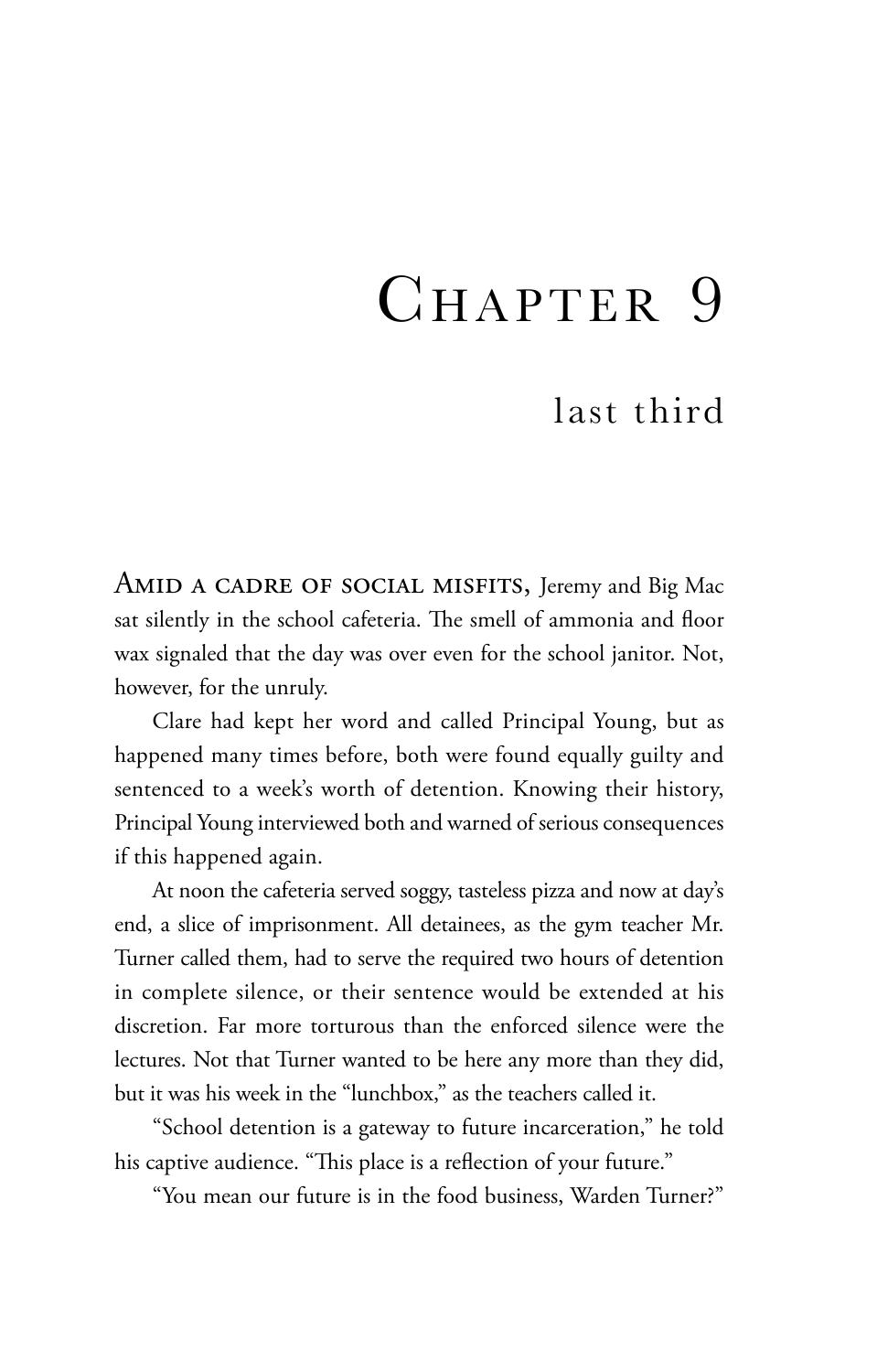Big Mac yelled, to the other misfits' laughter.

"Not funny, James Patrick McDonough," Turner said.

Jeremy looked out the window, his eyes following a small plane crossing the setting sun. Stearman. That crazy old man is chasing the sun over the next ridge. *Take me away from this madness, you old goat.* 

"I've been at this long enough to know that one third of your classmates will go to the best colleges, become well-respected and highly paid professionals and pillars of society," Turner intoned. "The second third will become government employees, teachers, nurses, construction workers, businessmen or women and live a comfortable and/or prosperous life. Trouble will be the only accomplishment of the last third, and they will be subject to the rules of the first two thirds."

"Sounds like a caste system to me," a misfit said.

"A caste system that you create for yourself, not one that you're born into. So from which third do you aspire to?"

"Hey Jeremy, aren't you in the last third?" Big Mac asked. "A bastard zebra from a welfare mom living in a basement apartment?"

"Enough!" Turner roared. "That's another day of detention, McDonough!"

Again the misfits laughed as Jeremy continued to look out the window. Stearman had disappeared over the horizon. The well of anger sat heavy in his gut like the processed lunch meat he'd eaten a few hours before in the same seat. No longer could he hold onto his sense of indignation and anger. He didn't move, he didn't let it show. Because he, too, was of the animal kingdom and could lie in wait as well. *Not my mother. Me, fine, but not her. They don't believe me or her because of who we are. We're not one of them. She tried. I tried.* Jeremy was well past the dread of punishment. He was the loser in a fixed game of Monopoly. Their rules, their way, and the game never ended.

Principal Young had a PhD in philosophy, but philosophical discourse was not part of the job description. Being a principal was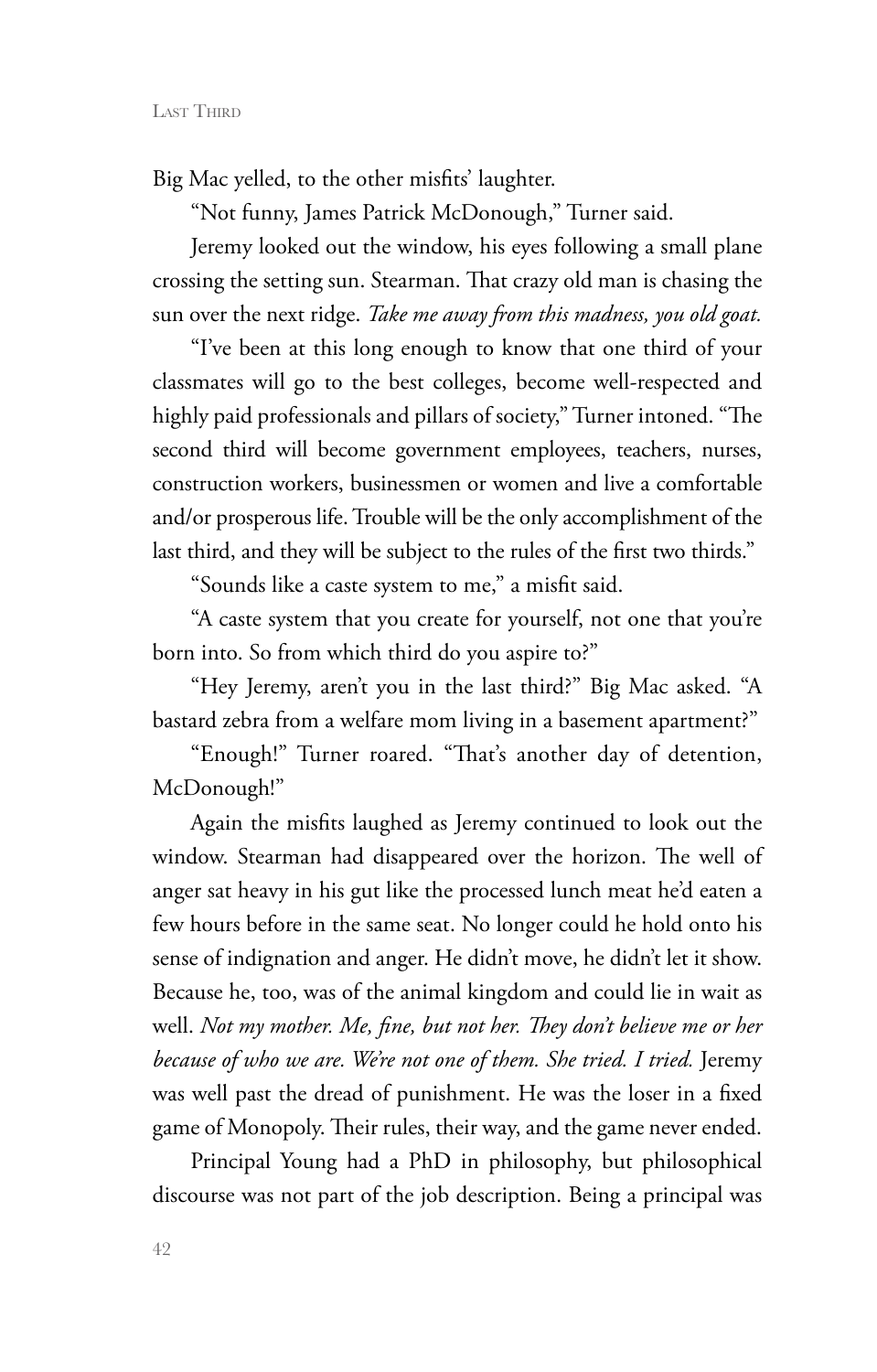more like being a boxing referee and police detective. He had the skills of neither. His PhD had failed to teach him that violence and deception are not the sole domain of the adult. Children can lie as well as or better than adults. They can be as violent and as cruel.

When students got in trouble, Principal Young spoke to them in a firm but compassionate way. His mistake was espousing Kant, not realizing that Machiavelli ruled the day. Before he had interviewed students who witnessed the beating, Big Mac had already gotten to them. Their story line was consistent but false, orchestrated like a symphony. Mac, the conductor, even claimed he was the victim. He would have gotten away scot-free but for Jeremy's bruised face. Both pugilists, as Principal Young saw fit, had to serve time.

*No more. No more. I'm done*, Jeremy decided, preparing for his final act as a student at James Monroe Middle School. He picked up his hard-covered math textbook, thick as a ream of paper and as hard as a brick.

When the laughter settled and the room quieted, Jeremy rose from his chair with his math book firmly in hand and calmly walked to Big Mac's desk. Mac looked up from his iPhone to see Jeremy standing over him. Their eyes met. Mac saw the rage and then a flash of light. The violent collision of the textbook against Big Mac's face made a loud crack like a tree snapping in the wind. His nose broke in three places, the force of the blow creating a whiplash, the momentum smashing his face against the desk. Blood flew in all directions as did his teeth, one spinning to Turner's foot nearly fifteen feet away.

Big Mac was a tough kid, but this time the laws of bullying were against him. As Mac had told his lemmings, "Always get the first and last shot." But on this day he would have neither. Jeremy landed the second blow clean against Mac's left temple, rupturing his eardrum and destroying the inner workings of his left ear. Membranes separated from ear, teeth from gum, bone from skin, and blood from body.